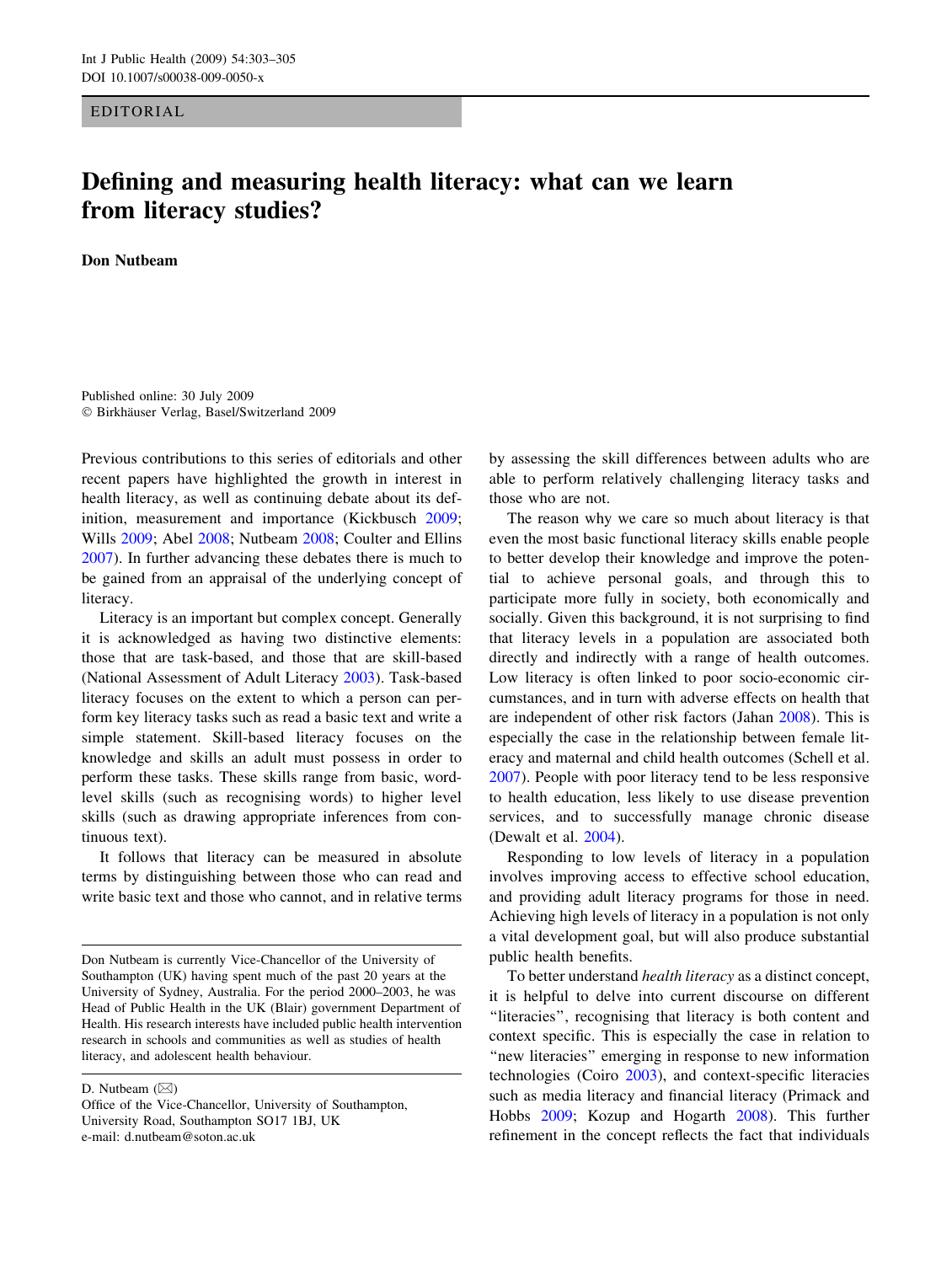<span id="page-1-0"></span>with higher levels of general literacy (task- and skill-based) may not be able to consistently apply their knowledge and skills in situations requiring specific content knowledge, or in unfamiliar contexts; such as in relation to health knowledge, or a health care environment.

To some extent, the concept of health literacy can be seen as emerging from a growing awareness of content-specific literacy in a health context. This has led to examination of the relationship between low literacy and a range of health conditions, as well as progressive testing of interventions designed to mitigate the effects of low literacy through modified communications, and improved service organization (Pignone et al. [2005](#page-2-0)). Much of the scientific enquiry into ''health literacy'' emanating from the US is, in fact, focused on ways in which health care providers and the health system could better identify, manage and respond to the needs of patients with low literacy, and those with poor content and context literacy in a health environment. This continues to be important and valuable work, but would be more appropriately described as responding to what Baker refers to as ''health-related literacy'' in clinical settings (Baker 2006).

To find a more complete conceptualisation of health literacy requires us to bring together a sophisticated understanding of literacy with distinctive health content and contexts. In this sense, health literacy is the ability to perform knowledge-based literacy tasks and the possession of literacy skills that are required in different health contexts. The commonly used definitions of health literacy as the capacity to acquire, understand and use information in ways which promote and maintain good health remain valid (Nutbeam [1998;](#page-2-0) Institute of Medicine [2004](#page-2-0)), but can be more fully understood with an appreciation of key literacy concepts.

It follows that (as with other ''literacies'') health literacy can be developed through education. Health literacy can be regarded as a measurable outcome to health education in the same way that measures of literacy are used as one way of assessing the success of school education. Furthermore, it follows that the measurement of health literacy will be best achieved where content and context are well defined; health literacy will be different for a person with diabetes who is receiving patient education, compared with a pregnant woman attending ante-natal classes, or a young person exposed to health education at school.

Similar to literacy, health literacy can be measured at different levels, corresponding to higher level ''health literacy'' skills that relate to the acquisition, understanding and application of context-specific knowledge. As in general literacy studies, these levels can be described as functional, interactive and critical health literacy (Nutbeam [2000\)](#page-2-0). The different levels are distinguished by the higher levels of knowledge and skills that progressively support greater autonomy and personal empowerment in healthrelated decision-making, as well as engagement with a wider range of health knowledge that extends from personal health management to the social determinants of health. These skills can be developed both through formal health education and other less formal exposure to health knowledge and practices.

Current widely used measures of health literacy such as TOFLA and REALM (Parker et al. [1995](#page-2-0); Davis et al. 1993) are useful screening tools in clinical environments, but not comprehensive measures of health literacy; measuring only selective domains that are thought to be markers of an individual's overall capacity (Baker 2006). The more recent US Health Activity Literacy Scale (HALS) is a more comprehensive test, as it differentiates between healthrelated competencies in five domains (health promotion, health protection, disease prevention, health care and maintenance, and systems navigation), and between different health literacy tasks and skills (Educational Testing Service [2006](#page-2-0); Rudd [2007\)](#page-2-0).

The work in the US on HALS as well as in other countries including Canada, Australia and Switzerland (Canadian Council on Learning 2008; Australian Bureau of Statistics 2006; Wang and Schmid [2006\)](#page-2-0) represents good progress in measurement. Much work remains to be done to develop indices that are tailored to defined health content and contexts, and that distinguish between the different levels of knowledge and skills that reflect functional, interactive and critical health literacy. It is highly likely that different measurement tools will be required for different ages and stages in life (Renkert and Nutbeam [2001](#page-2-0)), even if the structure of the concept remains constant.

## References

- Abel T (2008) Measuring health literacy: moving towards a health promotion perspective. Int J Public Health 53:169–170
- Australian Bureau of Statistics (2006) Health Literacy Australia. Australian Bureau of Statistics. [http://www.ausstats.abs.gov.au/](http://www.ausstats.abs.gov.au/ausstats/subscriber.nsf/0/73ED158C6B14BB5ECA2574720011AB83/$File/42330_2006.pdf) [ausstats/subscriber.nsf/0/73ED158C6B14BB5ECA2574720011](http://www.ausstats.abs.gov.au/ausstats/subscriber.nsf/0/73ED158C6B14BB5ECA2574720011AB83/$File/42330_2006.pdf) [AB83/\\$File/42330\\_2006.pdf](http://www.ausstats.abs.gov.au/ausstats/subscriber.nsf/0/73ED158C6B14BB5ECA2574720011AB83/$File/42330_2006.pdf). Accessed 18 May 2009
- Baker DW (2006) The meaning and measure of health literacy. J Gen Intern Med 21:878–883
- Canadian Council on Learning (2008) Health literacy in Canada: a healthy understanding. [http://www.ccl-cca.ca/NR/rdonlyres/](http://www.ccl-cca.ca/NR/rdonlyres/266E0889-8B9B-45DB-B615-33E146E31B06/0/HealthLiteracyReportFeb2008E.pdf) [266E0889-8B9B-45DB-B615-33E146E31B06/0/HealthLiteracy](http://www.ccl-cca.ca/NR/rdonlyres/266E0889-8B9B-45DB-B615-33E146E31B06/0/HealthLiteracyReportFeb2008E.pdf) [ReportFeb2008E.pdf](http://www.ccl-cca.ca/NR/rdonlyres/266E0889-8B9B-45DB-B615-33E146E31B06/0/HealthLiteracyReportFeb2008E.pdf). Accessed 18 May 2009
- Coiro J (2003) Exploring literacy on the internet—reading comprehension on the internet: expanding our understanding of reading comprehension to encompass new literacies. Read Teach 56:458–464
- Coulter A, Ellins J (2007) Effectiveness of strategies for informing, educating and involving patients. BMJ 335:24–26
- Davis TC, Long SW, Jackson RH et al (1993) Rapid estimate of literacy in medicine: a shortened screening instrument. Fam Med 25:391–395